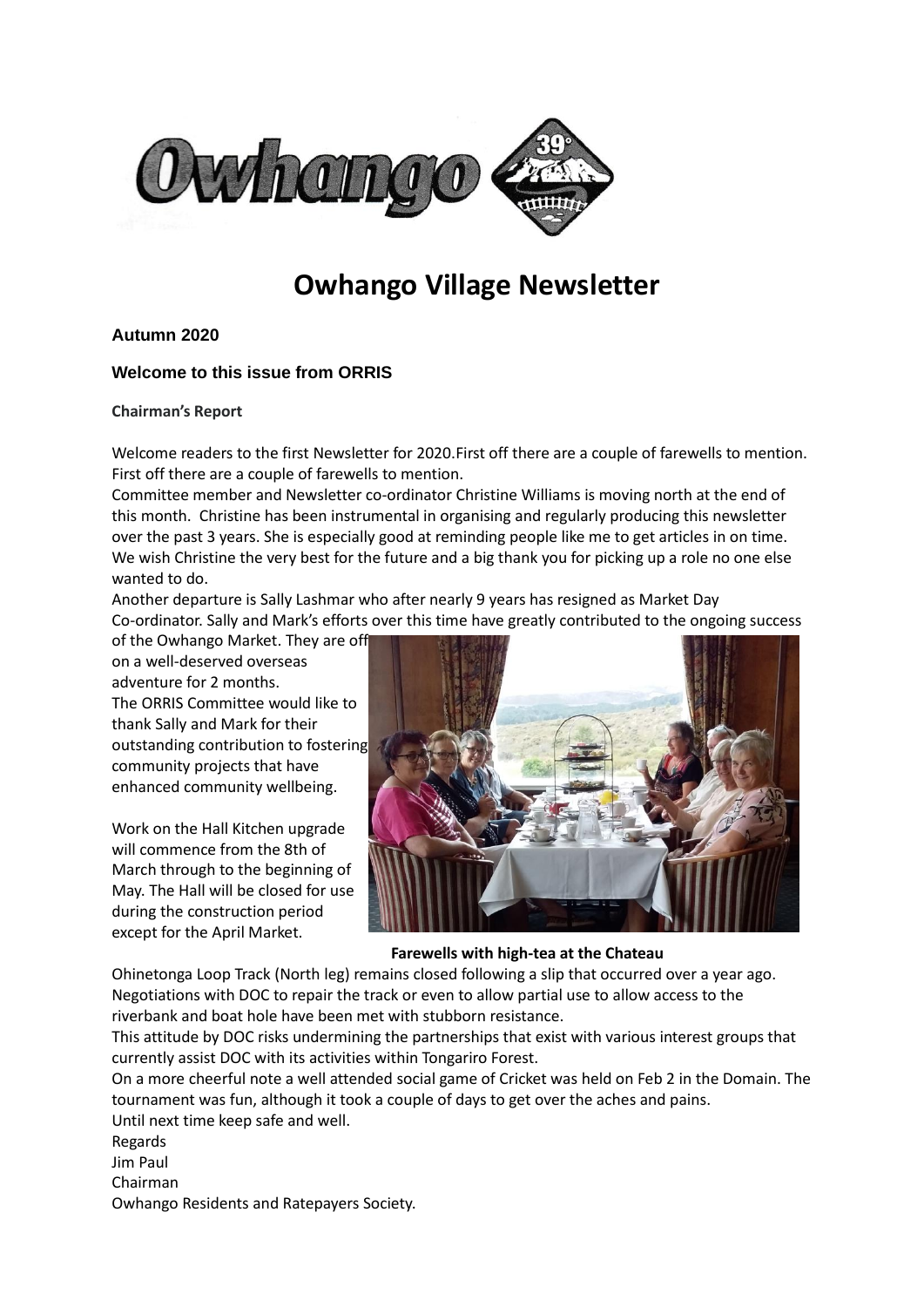## **Community messages for Autumn 2020**

## **Owhango Volunteer Fire Brigade newsletter**

It is with great pleasure that I am informing you of two fantastic personal achievements within our brigade. On Saturday the 29th of Feb, Tim Edhouse and Clive Gifford were presented with their Gold Star medals. This medal comes from the UFBA and is a representation of 25 years of service to what is now Fire and Emergency New Zealand (New Zealand Fire Service when these boys started) For 25 years these men have been turning out at a moment's notice to assist the public with all types of emergencies. These emergencies don't take into consideration that you may be in the middle of a busy work day, or sound asleep, or just about to sit down to dinner, or have a slice of cake with the kids for their birthday, yet they have jumped up and run out the door to help. That's what makes them such fantastic volunteers. Please join me in congratulating Tim and Clive on their achievement. On another note, we are in a Total Fire Ban now, and I would like to thank everyone for protecting our precious forests and land as this community has been very conscientious and we have not had any calls to unlawful fires. Well done and keep it up. For updates check the website: <https://www.checkitsalright.nz/>

Let's hope we get some decent rain soon. The Team at Owhango Volunteer Fire Brigade

## **Owhango Alive Report February 2020**

Another steady few months in the Ohinetonga Scenic Reserve and surrounds, with predator control and weed busting.

Trap data for the months of December, January and February are as follows.

- : Mice 15
- : Weasels 5
- : Rats 331
- : Hedgehogs 22
- : Possums 2
- : Stoats 9
- : Ferrets 5

## Owhango Alive 2020 Calendar

Once again, the Owhango Alive calendar was a sell-out. This is our main source of fundraising, so a big thanks to all who purchased one. The calendars have gone all over the place, both nationally and internationally, which helps to put Owhango "on the map"!

Mahi Aroha - Department of Conservation Summer Programme.

This year Owhango Alive was again part of Mahi Aroha. This was held on the 11th January at Brocks Farm (many thanks to Bill and Carol O'Donnell). The day was based around how Owhango Alive started back in 2011 and what has transpired since that date. It was great to see many local families attend. The highlight was the talk about NZ Birds, bird counts and the school trap line, delivered to us by 4 students from Owhango Primary School (Nairin Higgie, Cody Bryan, Jack Owen and Lane O'Donnell). Thank you, lads.

That's it from me – if any of you feel like getting involved in any way, just email us at [owhangoalive@yahoo.com](mailto:owhangoalive@yahoo.com)

We'd love to have you on board.

Warm regards,

Mark Fredericks and the OWHANGO ALIVE team.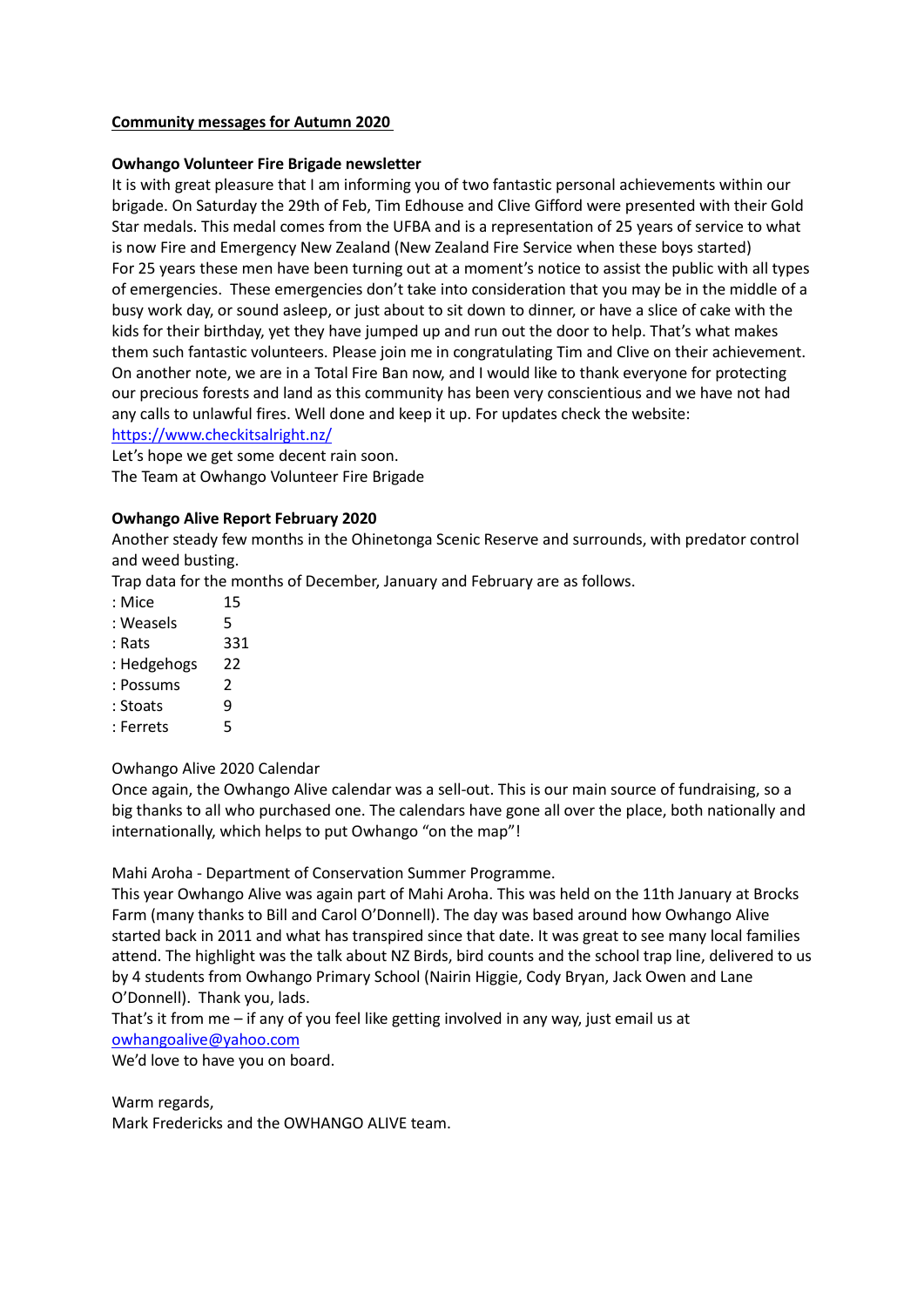#### **Fantails**

Who would have believed that Owhango held such talent. Every Thursday evening, 7pm to 9pm, women of the village gather at the Owhango Hall. Some ladies have developed their talents over many decades while others are learning which are the sharp end of knitting needles. There is one piece of embroidery that is being finished off many, many years after it was started. We have seen crocheted wash and hand cloths, knitted booties with woollen soles, upholstered chairs, knitted jackets and patchwork squares. Brave women carry in their sewing machines and even braver women look through magazines and keep the conversation rolling along. Our December Gathering was a potluck dinner at the swimming hole. No swimming actually occurred but 15 women had a very enjoyable evening. Generally, no fancy treats to eat at our meetings, we are there for serious crafting you know, however, a wide range of herbal teas as well as coffee round off our wonderful evenings.

Please do consider joining our group. You can craft, teach, learn and laugh the evening away.



#### **Ladies Picnic Dinner at Swimming Pool December 2019**



**Some ladies gathered and rode around the village and finished with coffee at the Café!**

## **Owhango School News**

Owhango School has got off to an excellent start this year. We are enjoying the hot, sunny weather and are getting in a lot of swimming lessons in our pool. We are grateful to have a pool cover as it keeps the pool about four degrees warmer than without it. We are also excited to be taking our senior students on a waka trip down the Whanganui river, courtesy of Owhango Adventures. We have a few building projects in the planning stage, including a refurbishment of the senior toilet block and two new drinking fountains. Anyone who has used our current fountain will know how frustrating it is as you tend to get a facewash rather than a drink!

One issue that we would love help from the community is with is housing. We often have families say they would love to come to our school but cannot find a house to rent. As I walk around the village, I often see empty houses; some are holiday homes, but others are always empty. If you know of any